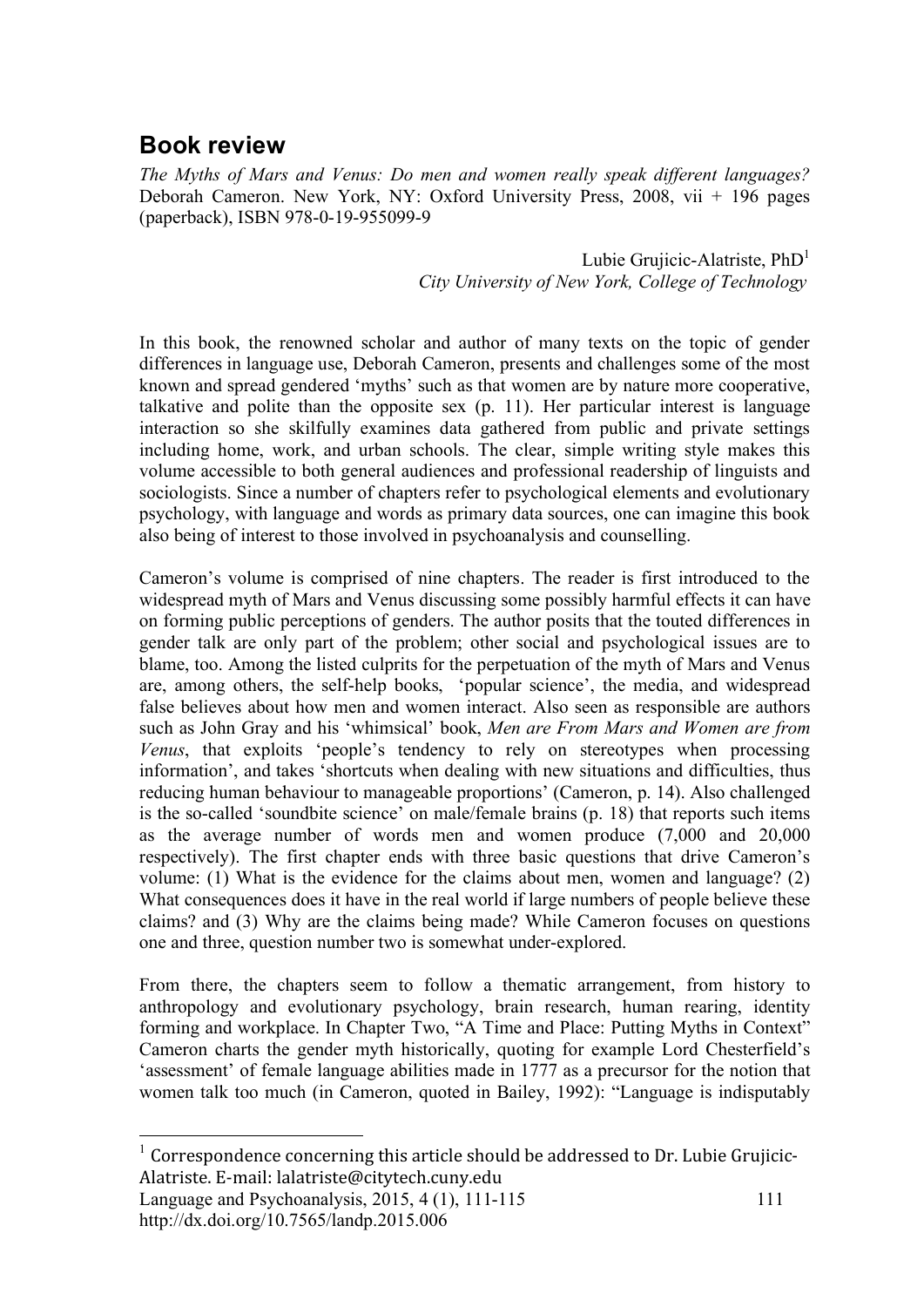the more immediate province of the fair sex…The torrents of their eloquence, especially in the vituperative way, stun all opposition" (p. 25). Moving on to the  $20<sup>th</sup>$  century, Cameron turns to Jespersen's entry on 'The Woman': " [women] shrink from coarse and gross expressions and [have] preference for refined… veiled and indirect expressions" (p. 27). Implicit in these comments is the view of 'innate' female chattiness and natural tendency to use language more politely. The historical references that are used in this chapter are less known or shared in public discourse thus readers may find them interesting. The same, though, might not be said about hinting to the innateness of the behaviour discussed.

In Chapter Three, "Partial Truths: Why Difference is not the Whole Story" the centrepiece is the data collected by a psychologist Janet Hyde. In the article "Gender Similarities Hypothesis" Hyde uses 'meta-analysis', a statistical technique allowing the analyst to collate many different research findings (in this case words) and draw overall conclusions from them. Hyde reviewed a large number of studies concerned with all kinds of 'putative male and female differences' (p. 42) based on language behaviour and found that the actual overall difference, expressed by the value '*d'* was close to zero *(*where *'d'* value can be very large, large, moderate, small or close to zero). It is noteworthy that Cameron quotes studies from journals of psychology, but she stops short of engaging their relevance beyond the purely socio-cultural one. Here, if linguistics and psychoanalysis could interact and collaborate, one can see potential for information and data sharing that clearly can benefit both professional groups and their goals.

Chapter Four, "Worlds Apart? Mars and Venus in Childhood and Adolescence" is particularly notable for its relevance to linguistic and counselling work because it engages the questions of growing up differently in boy/girl camps, so to speak. The starting premise is Tannen's book *You Just Don't Understand* (1990), which showcases dialogues from boy and girl distinct worlds that are being blamed for different communicative competences. Tannen, well-know for her gender research, discusses upbringing styles but also notes 'natural' interactional tendencies towards 'competition and cooperation' (in males and females respectively) (p. 61). Skilfully juxtaposed is Judith Baxter's study that shows no such natural tendencies towards cooperation or competition: she concludes that men and women can be both cooperative and competitive depending on the situation and personal style (p. 64). Cameron uses more recent gender work by Baxter to help explain the gender dynamic. According to Baxter, " popular girls tend to attract resentment from their peers when they assume leadership", and because boys don't like it girls go about things in "a covert way…so not to transgress the norms of femininity and …be punished for it" [by not being liked or by being rejected]. In other words, girls are not 'more polite' naturally, or more cooperative either, but they are forced by social norms to appear to be so. This work can cross-pollinate with advancements in psychodynamic therapy where behaviour is an important variable. In Baxter's data, girls could be seen through Freudian prism, meaning the urges and needs of individuals versus what is socially acceptable behaviour (of girls in this case) and how it is mitigated. In other words, it is reflected through 'ego' versus 'super-ego' struggles (Wright, 1984), so one would see this chapter be of interest to those working with, or helping, adolescents and the maintenance of girl/boy relationships.

Language and Psychoanalysis, 2015, 4 (1), 111-115 http://dx.doi.org/10.7565/landp.2015.006 112 Chapter Five "Cross-purposes: the Myth of Male-Female Misunderstandings" moves the discussion to the 'alleged lack of assertiveness and confidence' (p. 85) women are thought to exhibit, and self-help books that seem to have 'hijacked' those myths and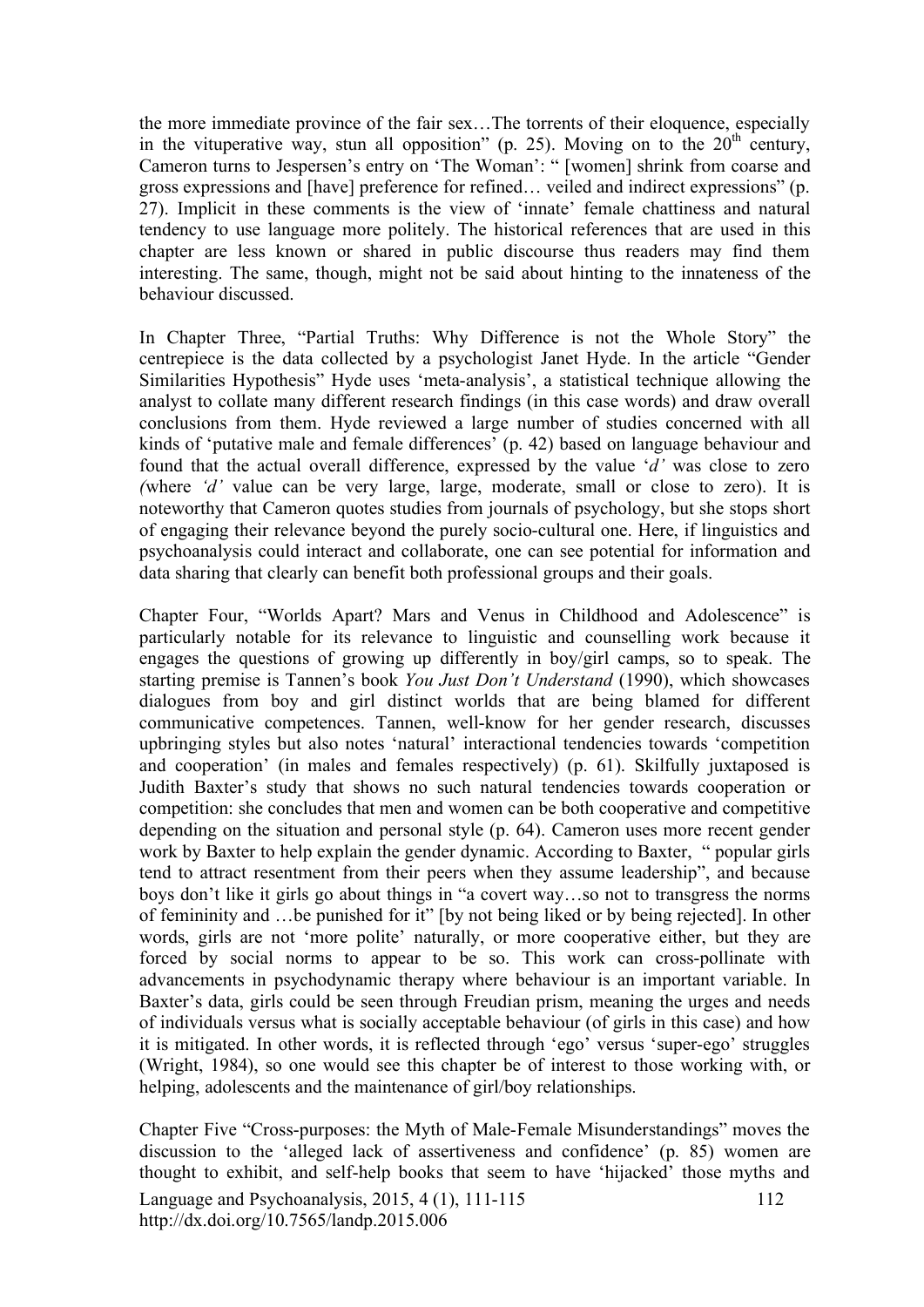profited from them. Here the reader is taken back to Gray's book on genders being natives from different planets, particularly when couples need to decide who takes the garbage out – another 'myth' of how men cannot naturally process indirect requests from women. One can imagine that a lot of language reported in this chapter is also heard in couple's sessions as 'telling is indeed the key activity in all psychotherapies" (Peräkylä, 2013). Perhaps a lot more such data collected by analysts working in critical or feminist discourse might find a useful application in consultation work. In the same chapter, the sub-heading "Just Say No" has eerie relevance to rape victims and those working on their psychological rehabilitation. Without a doubt, this chapter could be a valuable resource for anyone interested in the psychological aspects of language, and what psychological states a linguistic method, such as for example conversation analysis (CA), can help reveal hidden in language interaction.

Chapter Six, "Back to Nature: Brains, Genes and Evolution" re-evaluates the evolutionary psychologists' explanations that "many behaviour-patterns which we might assume to be products of culture are actually the results of biological evolution: they reflect the ways in which our earliest ancestors adapted to the conditions of life" (p. 101). This view allows the genes passed on to us to be accountable for differences not just physical but also in the working of our minds (p. 101). Also cited is *The Essential Differences* by Simon Baron-Cohen who offers explanations about male and female brains, the former built to systemize, the latter to empathize. To Cameron 'things that interest evolutionary psychologists (human emotions, their sexual behaviour) cannot be deduced from fossils and artefacts (p. 101). Language is central to such understanding as it is to linguistics and, one may add, psychoanalysts, but when looking at emotions their effects on language use are often short-changed (Peräkylä, 2013), though they should be considered more holistically. The chapter concludes pointing to the need to consider cross-cultural and historical differences when discussing male/female speaking styles, such as status, setting, subject and purpose of conversation (p. 119).

In Chapter Seven, "Public Speaking: Mars and Venus in Politics, and the Workplace" Cameron takes up gender politics and is very effective in her selection of pertinent examples. She quotes from a large New Zealand study, the Wellington Language in the Workplace project, to examine the claim that women are expected to be 'nice and cooperative' and when they are not being so, male co-workers refer to them in unusual ways, not common for male interaction. For instance, Holmes cites the case of "Queen Clara" a female boss who is teased by the male co-worker by being addressed as 'mum' when giving directions to her co-workers (thus being referred to as the British Queen Mother or Mum). Clara operates effectively by combining her authority with selfdeprecating humour, but this may suggest that men have trouble taking orders from women so women have to be less direct (Grujicic-Alatriste, 2008). Or as this chapter concludes, "A woman who displays authority as unabashedly as Clara still makes a lot of people (here possibly implying men) feel uncomfortable or threatened" (p. 135). All examples from this data pool are very strong and effective, albeit interpretative. Such data is a goldmine for other disciplines that work with gender-based issues and treatment, and might be very relevant and useful to work place counselling.

Language and Psychoanalysis, 2015, 4 (1), 111-115 http://dx.doi.org/10.7565/landp.2015.006 113 The role of gender in identity forming and its effects on speech styles is taken up in Chapter 8, "Doing What Comes Culturally: Gender, Identity and Style". It supports the premise that all identity is culturally and socially constructed and exploited for personal or power gains. The work of Mary Bucholtz, a linguist, is used to illustrate what it means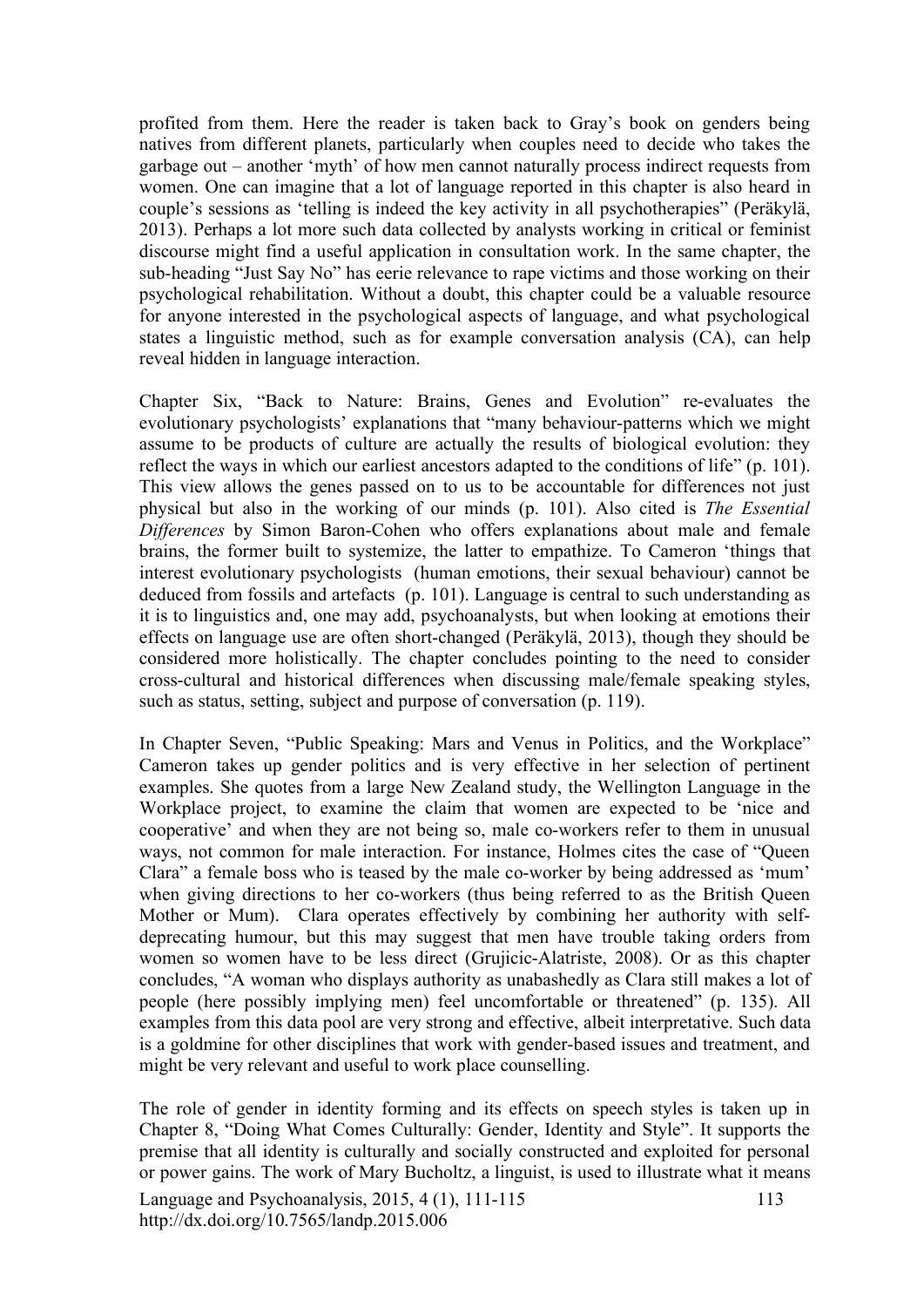to be 'cool' and how adolescents copy the 'coolest style of speech' wanting to be perceived as 'cool'. Also cited is Penelope Eckert, a sociolinguist studying male and female students in a suburban high school in Detroit, who concluded that both gender groups consist of 'jocks and burnouts' (p. 146). However, male jocks are socially allowed to demonstrate individual accomplishments to gain status, whereas female jocks are not, thus they are "driven to assert their status and commitment to the group through other means such as personality and appearance or language" (p. 147). A lot of gender identity is expressed through language and style, but it is related to group membership, upbringing and socio-economic class. Some linguistic domains such as Conversation Analysis have made strides towards examining place-based interaction such as schools or street groups, or the homeless, and have built successful collaboration and intervention with other disciplines, particularly social and medical fields (e.g., Sidnell & Stivers, 2011). Already highlighted in psychodynamic psychiatry is the view that all factors from biologic, social, to cultural shape mental health and illness and should be considered and evaluated (Frosch, 1990), making this chapter a must read for audiences interested in the relationship between personality and the circumstances that surround and shape them.

In the final Chapter Nine, Cameron concludes that there is too much in-group and intragroup overlap and variation for any general conclusions to be made about all men or all women: "To deal with the problems and the opportunities facing men and women now, we must look beyond the myth of Mars and Venus" (p. 181). Nothing seems truer! Perhaps the looking should be done by multiple disciplines, considering human biological and psychological aspects and needs. It should be a concerted effort aimed to allow for cross-pollinations of different fields that have language as a base for their analysis.

## **Biograpical Note**

Lubie Grujicic-Alatriste is doctor of applied linguistics with training in discourse analysis including conversation and text analysis. Her work explores language and its place in cross-disciplinary collaborations, valuing multi-methods, reflexivity and praxis. Her latest publication, *Linking Discourse Studies to Professional Practice* (Multilingual Matters, August 2015), advocates for interdisciplinary approaches to real life settings and language use.